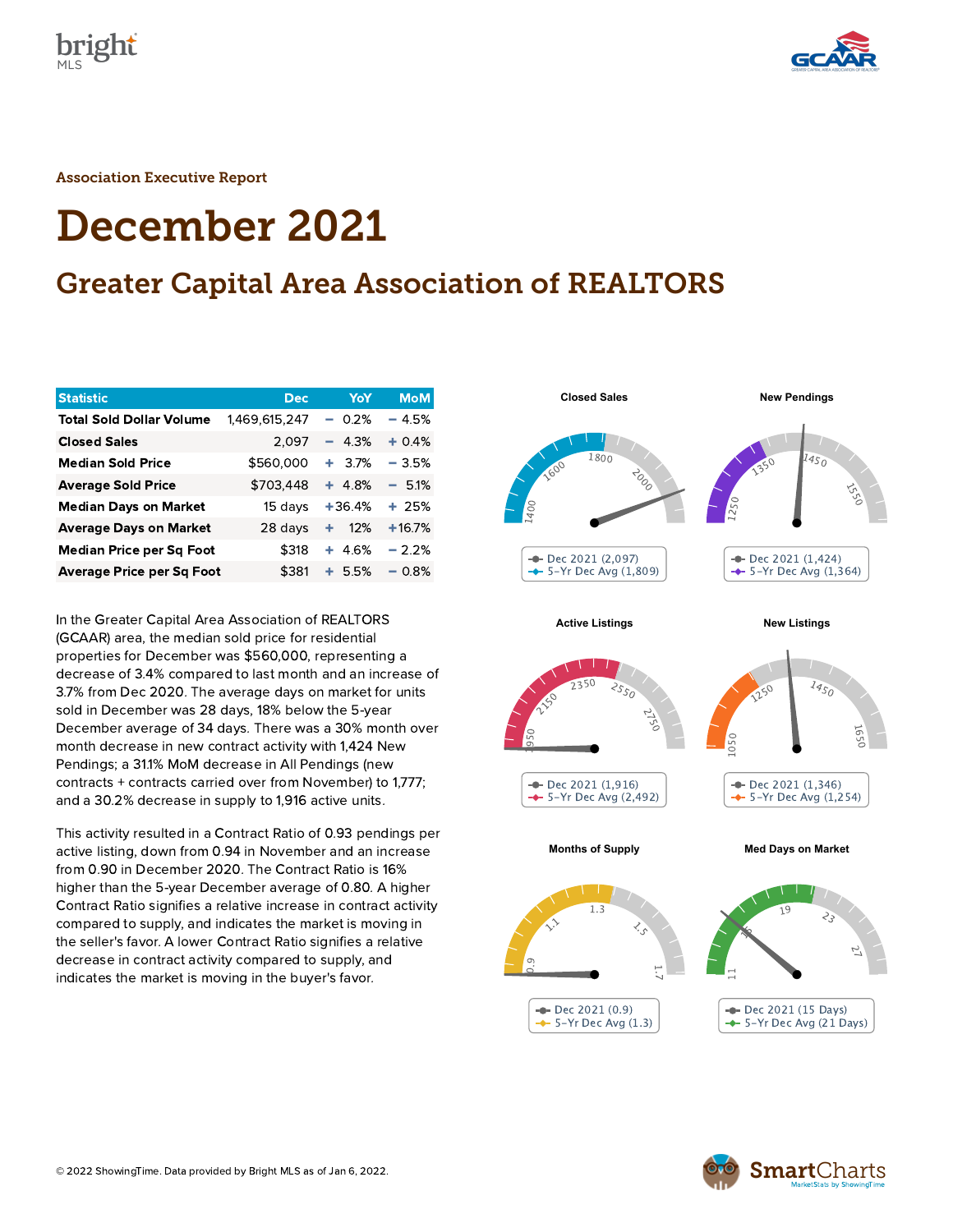



### Closed Sales



## New Pendings



# Dec 2021 vs. Dec 2020 YoY % Change Greater Capital Area Association of REALTORS (GCAAR) Montgomery County, MD Washington D.C. Dec 2021 -5 -4.5  $-4$



#### Closed Sales vs. New Pendings



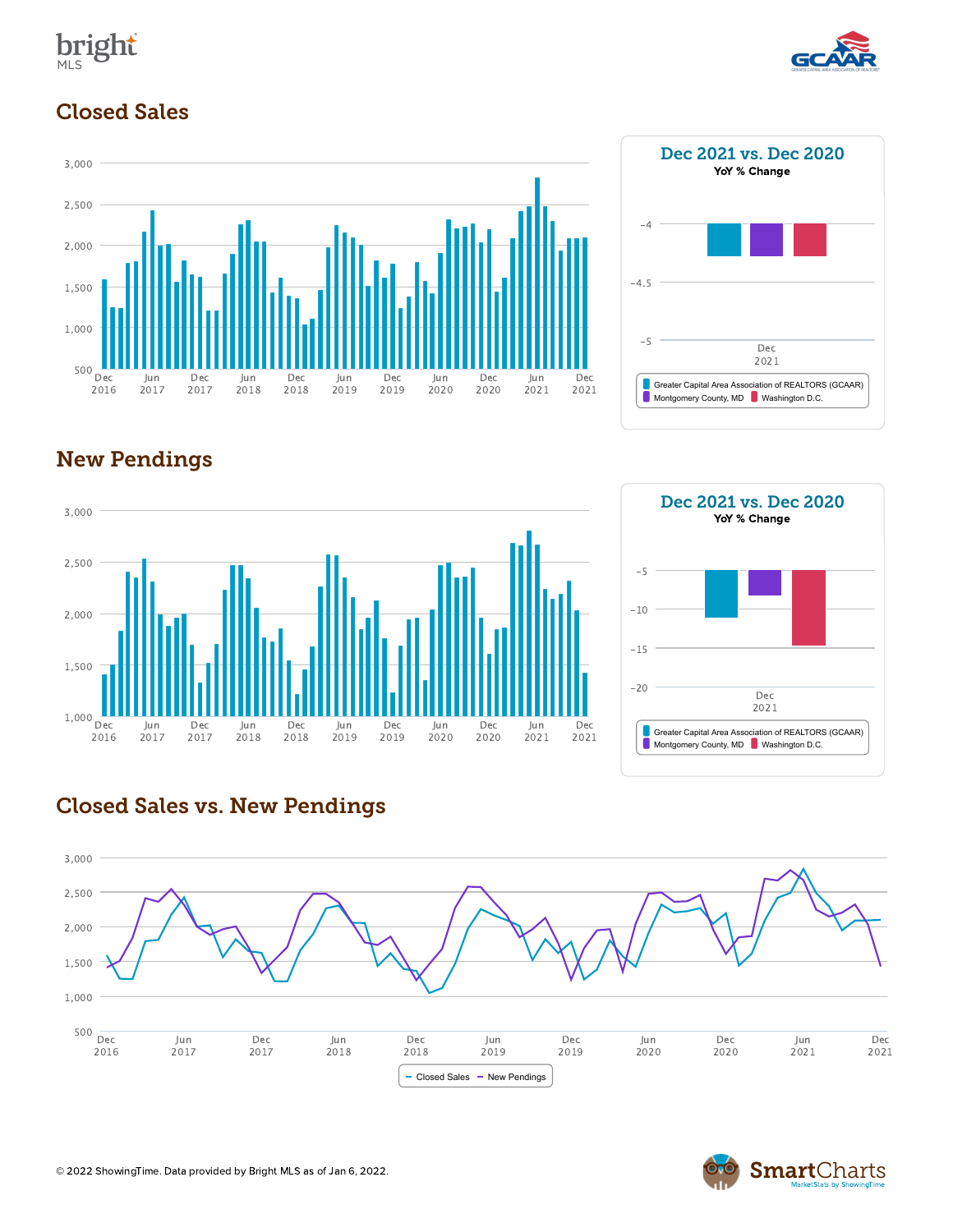



#### Median Sale Price





## Average Sale Price



# Dec 2021 vs. Dec 2020 YoY % Change Greater Capital Area Association of REALTORS (GCAAR) Montgomery County, MD Washington D.C. Dec 2021 4 4.5 5 5.5

#### Median vs. Average Sale Price